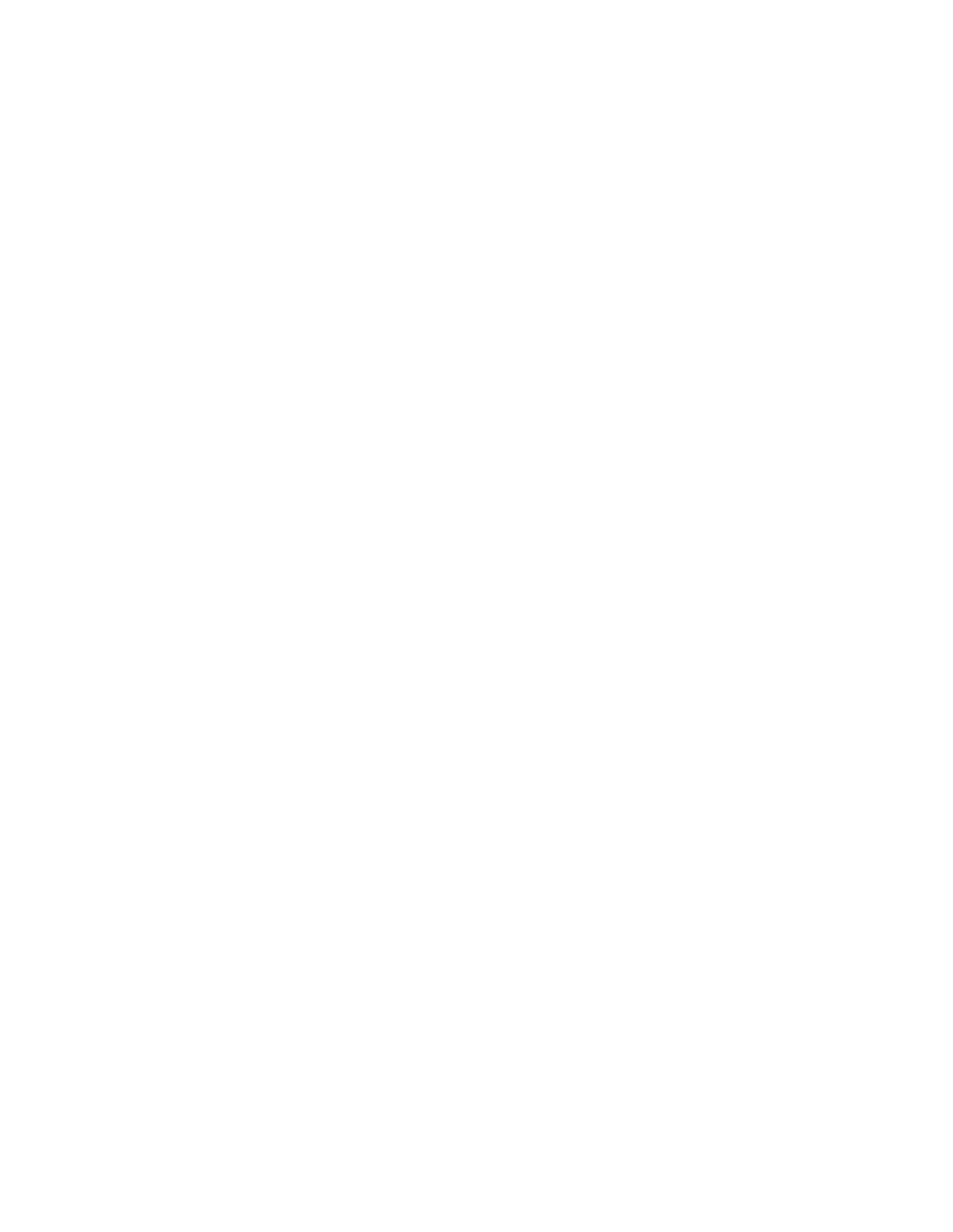## **SECTION 02950 TREES, PLANTS, AND GROUND COVERS**

#### <span id="page-2-0"></span>**PART 1 - GENERAL**

#### <span id="page-2-1"></span>1.01 SUMMARY

- A. Work Outline. Provide trees, plants, and ground cover as indicated on the drawings, specified herein, and needed for a complete and proper installation.
- B. Related Work
	- 1. Documents affecting work of this Section include, but are not necessarily limited to, General Conditions, Supplementary Conditions, and Sections in Division 1 of these Specifications.
	- 2. Section 02810: Irrigation system.

#### <span id="page-2-2"></span>1.02 SUBMITTALS

- A. Provisions. Comply with pertinent provisions of Section F-30.
- B. Product Data. Within 60 calendar days after the Contractor has received the Owner's Notice to Proceed, you must submit: Complete materials list of items proposed to be provided under this Section; complete data on source, size, and quality; and sufficient data to demonstrate compliance with the specified requirements.
- C. Manual. Upon completion of the work of this section, and as a condition of its acceptance, upload manual into CIPO.
- D. Certificates. Owner requires certificates required by law to accompany shipments. Upon completion of the installation, deliver certificates to the Owner.

#### <span id="page-2-3"></span>1.03 QUALITY ASSURANCE

A. Skilled Workers. Use adequate numbers of skilled workmen who are thoroughly trained and experienced in the necessary crafts and who are completely familiar with the specified requirements and the methods needed for proper performance of the work of this Section.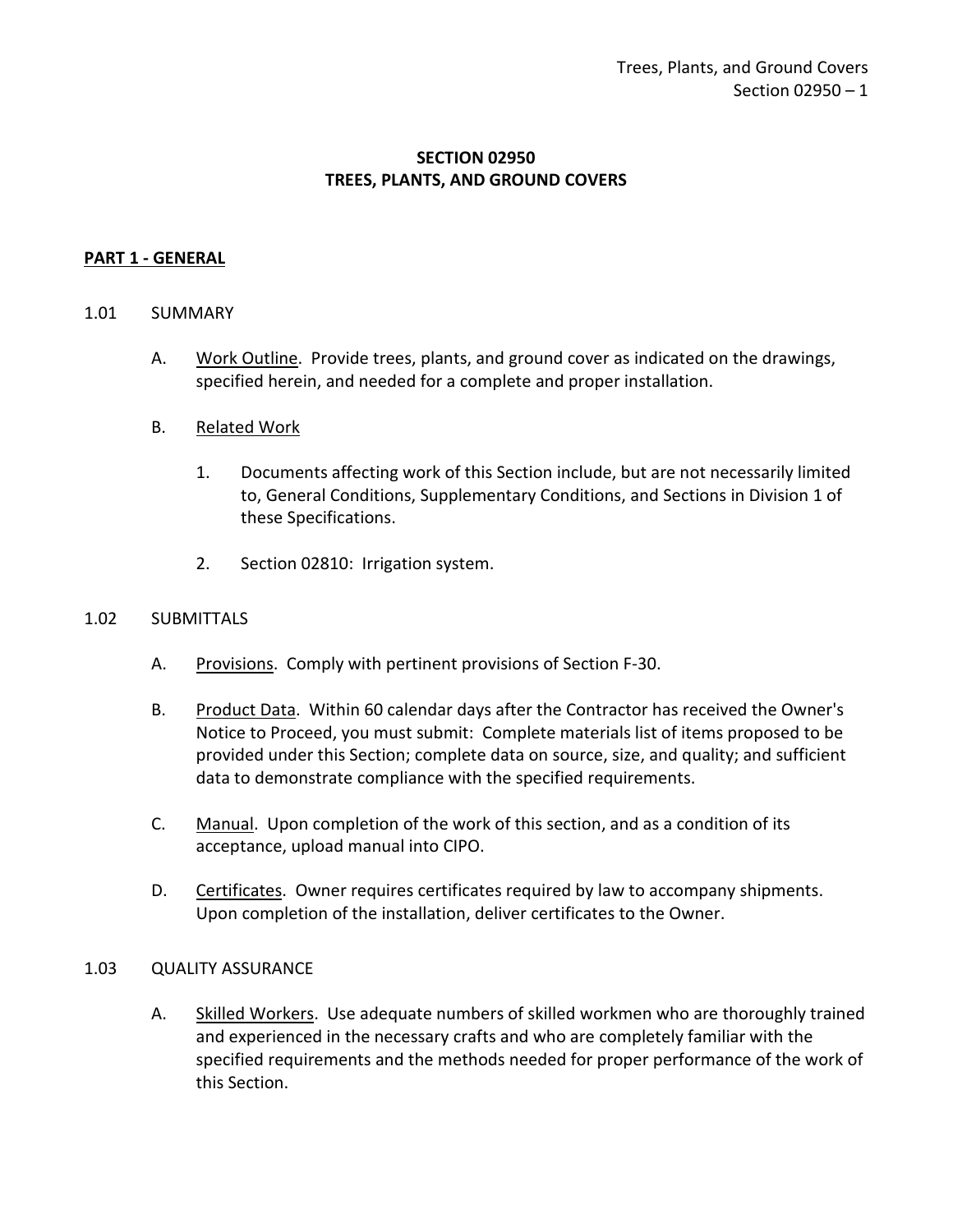# Trees, Plants, and Ground Covers Section 02950 – 2

- B. Standards. Plants and planting material must meet or exceed the specifications of Federal, State and County laws requiring inspection for plant disease and insect control. Quality and size must comply with current edition of "Horticultural Standards" for number one nursery stock as adopted by American Association of Nurserymen. All Plants must be true to name, with one of each bundle or lot tagged with the name and size of the plants in accordance with standards of practice of American Association of Nurserymen. In all cases, botanical names take precedence over common names.
- <span id="page-3-0"></span>1.04 DELIVERY, STORAGE, AND HANDLING
	- A. Delivery. Deliver products to the job site in the manufacturer's original containers or packing with labels intact and legible. Maintain materials in original packing until time of use.
	- B. Removal and Replacement. Immediately remove from the site plants which are not true to name, and materials which do not comply with the specified requirements, and promptly replace with plants and materials meeting the specified requirements.

## <span id="page-3-1"></span>**PART 2 - PRODUCTS**

## <span id="page-3-2"></span>2.01 FERTILIZER

Provide commercial balanced 11-8-4 fertilizer delivered to the site in bags labeled with manufacturer's guaranteed analysis.

#### <span id="page-3-3"></span>2.02 SOIL AMENDMENT

A. Green Waste Material. Provide Green Waste Material or an equivalent soil amendment.

#### <span id="page-3-4"></span>2.03 MULCH

A. Size and Type. Provide standard size ground bark chips 1/4" to 1" in size, mill-run chips.

#### <span id="page-3-5"></span>2.04 TREE STAKES

<span id="page-3-6"></span>Unless otherwise indicated on the drawings, provide cedar stakes, or pressure treated wood, construction grade, rough sawn, 2" x 2" x 8 ft. long.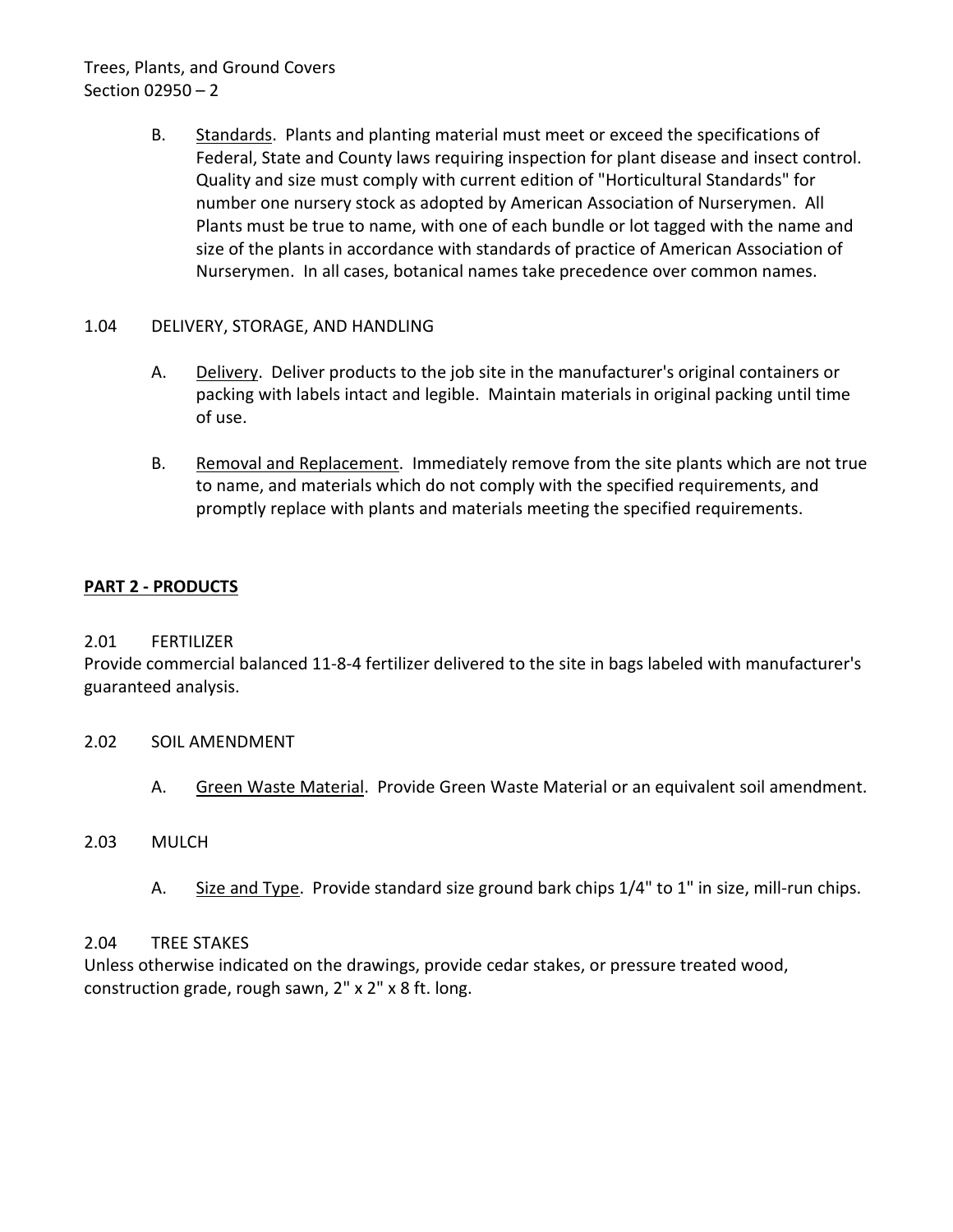#### 2.05 GRASS SEED

- A. General. Provide grass seed which is: Free from noxious weed seeds, and recleaned; Grade A recent crop; Treated with fungicide at time of mixing; Delivered to the site in sealed containers with dealers guaranteed analysis.
- B. Type and Mix. Per schedules on drawings.

## <span id="page-4-0"></span>2.06 PLANT MATERIALS

Provide the plant materials shown on the schedules on the drawings.

## <span id="page-4-1"></span>2.07 OTHER MATERIALS

Provide other materials, not specifically described but required for a complete and proper installation, as selected by the contractor and approved by the Owner.

## <span id="page-4-2"></span>**PART 3 - EXECUTION**

## <span id="page-4-3"></span>3.01 SURFACE CONDITIONS

- A. Unsatisfactory Conditions. Examine the areas and conditions under which work of this section will be performed. Correct conditions detrimental to timely and proper completion of the work. Do not proceed until unsatisfactory conditions are corrected.
- <span id="page-4-4"></span>3.02 SPREADING TOPSOIL
	- A. Finish Grading. Finish grading will be performed under Section 02210.
	- B. Fine Grading. Upon completion of finish grading, perform fine grading required in planting areas, using soil from site.
	- C. Raised Planter Beds. Backfill with a mixture consisting of two parts topsoil and one part specified soil amendment, by volume. Place the backfill mixture in layers not to exceed 8" uncompacted thickness. Compact each layer by thorough saturation with water to prevent future settlement.

#### <span id="page-4-5"></span>3.03 PLANTING TREES AND SHRUBS

A. General. Plant nursery stock immediately upon delivery to site and approval by the Owner except that, if this is not feasible, heel-in all bare root and balled materials with damp soil and protect from sun, wind and frost. Regularly water nursery stock in containers, and place them in a cool area protected from the elements.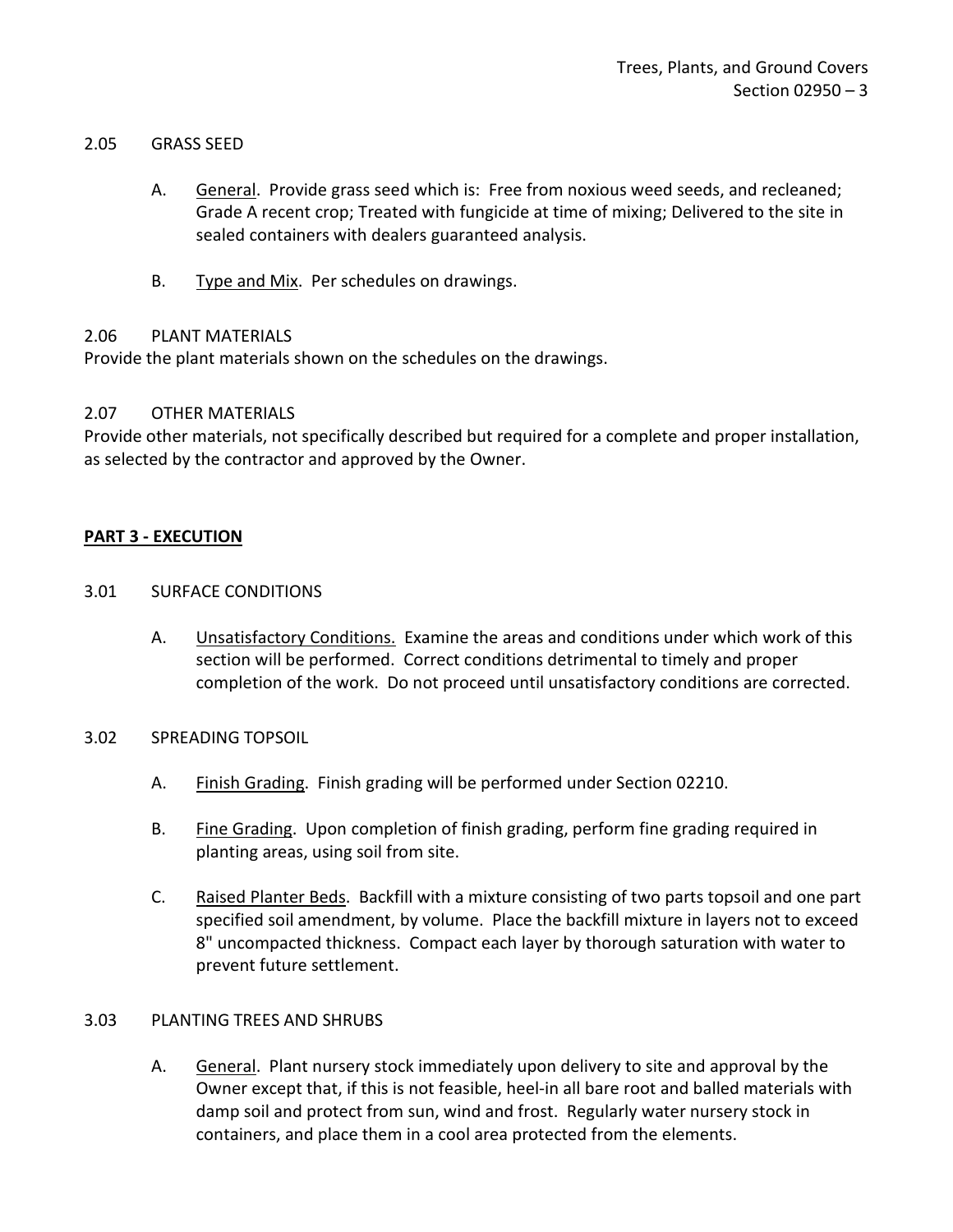- B. Excavating. For shrubs in one gallon containers, dig a hole 12" in diameter and 12" deep. For shrubs and trees in five gallon containers, dig a hole 20" in diameter and 18" deep. For trees in 15 gallon containers, dig a hole 30" in diameter and 30" deep. For holes deeper than 12", probe by hand to check for any in-place utilities.
- C. Planting
	- 1. Fill Holes with backfill mixture consisting of two parts soil taken from the hole and one part specified soil amendment, by volume. Fill to proper height to receive plant, and thoroughly tamp the mixture before setting the plant.
	- 2. Set plant in upright position in the center of the hole and compact the backfill mixture around the ball or the roots.
	- 3. Thoroughly water each plant when the hole is 2/3 full. After watering, tamp the soil in place until the surface of the backfill is level with the surrounding area.
	- 4. Build up a temporary watering basin around the base of each tree and shrub, unless otherwise directed. No basins around trees and shrubs in turf areas or in raised planter beds.
- D. Mulch. Apply the specified mulch to a depth of 2" evenly spread over the entire area of each soil basin.

## <span id="page-5-0"></span>3.04 PLANTING GROUND COVER

- A. General. Rake existing soil smooth and free from soil lumps, rocks and other deleterious material. Mix in 1" minimum soil amendment and rake smooth.
- B. Planting. Space the ground cover plants evenly as indicated on the drawings, staggering the spaces around shrubs and trees as well as in open areas. Plant only in soil that is moist but friable, never in wet or soggy soil. When planting in the open on hot days, above 90 degrees F., shorten the time between planting and watering.

## <span id="page-5-1"></span>3.05 SOWING TURF GRASS

- A. Preparation. Grade seed beds, thoroughly removing ridges and depressions, making areas smooth, continuous, firm planes that ensure proper drainage. Remove soil lumps, rocks, sticks and other deleterious material.
- B. Sowing. Sow with a seeder approved for this purpose only. Sow at a rate of six lbs. per 1,000 square feet. Promptly after seeding, wet the seed bed thoroughly and keep all areas moist until germination is complete.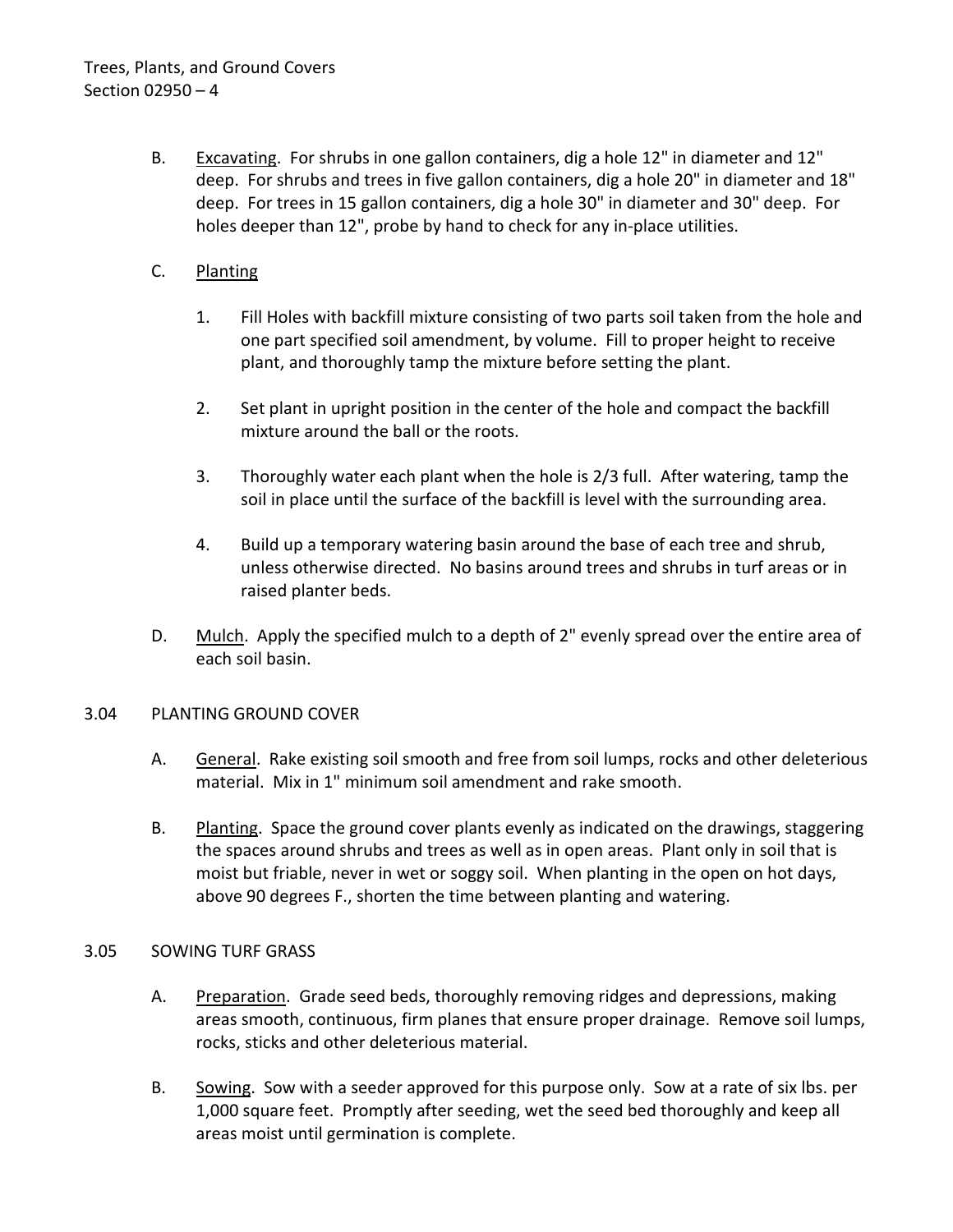- C. Fertilizing. Apply the specified fertilizer at the rate of 20 lbs. per 1,000 square feet. Rake lightly into the soil.
- D. Protection. Protect turf areas from all forms of traffic by erecting temporary fences or barriers and signs as necessary to prevent trampling or gouging.

#### <span id="page-6-0"></span>3.06 STAKING

- A. Quantity. Stake trees, using two stakes per tree with two tree ties minimum per stake. Drive stakes into the ground at last two feet.
- B. Type of Ties. Tree ties are to be minimum 8 ga. galvanized wire with rubber tubing around tree trunk.
- C. Placement. Stakes will be placed 90 degrees to prevailing winds.

## <span id="page-6-1"></span>3.07 INSPECTION

- A. Schedule. In addition to normal progress observations, schedule and conduct the following formal inspections, giving at least 24 hours advance notice to proper representative of Owner.
	- 1. Inspection of plants in containers prior to planting.
	- 2. Inspection of plant locations, to verify compliance with drawings.
	- 3. Final inspection within 24 hours after completion of all plantings.
	- 4. Final inspection at the end of the maintenance period, provided that previous deficiencies have been corrected.

#### <span id="page-6-2"></span>3.08 MAINTENANCE

- A. Time Period. Maintain planting, starting with the first day of planting operations and continuing for 90 calendar days after planting is complete and approved by the Owner.
- B. Work Included. Watering, weeding, cultivating, spraying, and pruning necessary to keep the plant materials in a healthy growing condition and to keep the planted areas neat and attractive throughout the maintenance period. Provide equipment and means for proper application of water to those planted areas not equipped with an irrigation system. Protect planted areas against damage, including erosion and trespassing, by providing and maintaining proper safeguards.